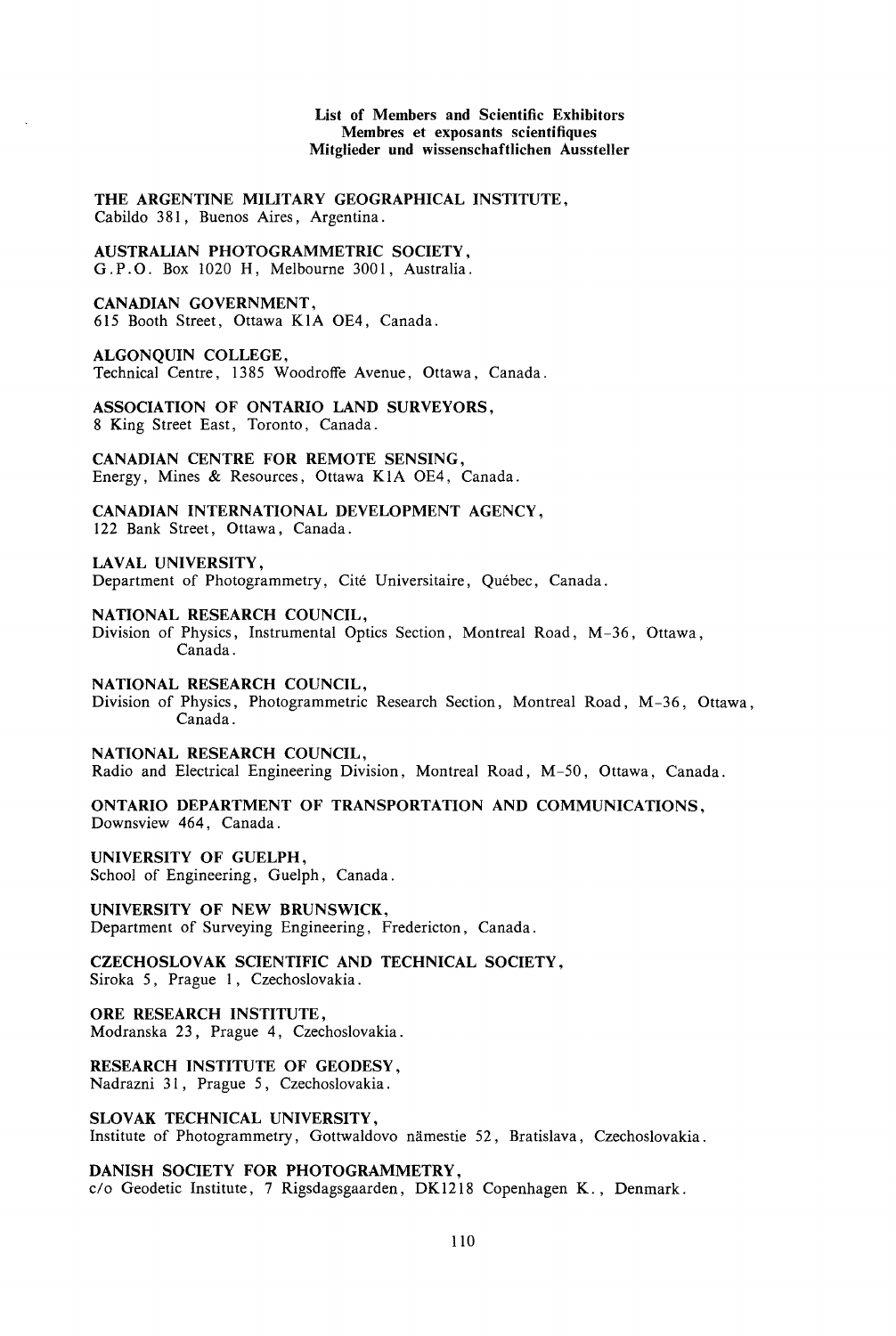# THE FINNISH SOCIETY OF PHOTOGRAMMETRY,

Institute of Photogrammetry, Helsinki University of Technology, Otaniemi, Finland.

HELSINKI UNIVERSITY OF TECHNOLOGY, Institute ot Photogrammetry, Otaniemi, Finland.

### I.S.P. COMMISSION,

2, avenue Pasteur, 94-Saint-Mande, France.

## SOCIÉTÉ FRANÇAISE DE PHOTOGRAMMÉTRIE.

2, avenue Pasteur, 94-Saint-Mande, France.

GESELLSCHAFT FÜR PHOTOGRAMMETRIE IN DER DEUTSCHEN DEMOKRATISCHEN REPUBLIK, Clara-Zetkin-Str. 1151117, 108 Berlin, DDR.

DEUTSCHE GESSELSCHAFT UR PHOTOGRAMMETRIE, Gausstrasse 22, 33 Braunschweig, Germany.

NATIONAL COMMITTEE FOR PHOTOGRAMMETRY (Great Britain), British High Commission, 80 Elgin Street, Ottawa KIP 5K7, Canada.

NATIONAL CARTOGRAPHIC CENTER, Mehrabad, P.O. Box 1844, Tehran, Iran.

PHOTOGRAMMETRIC SOCIETY OF ISRAEL, I Lincoln Str., P.O. Box 14171, Tel-Aviv, Israel.

S.I.F.E.T. (ITALIAN SOCIETY OF PHOTOGRAMMETRY & TOPOGRAPHY), Piazzale Morandi, 2, Milano, Italy.

### JAPAN SOCIETY OF PHOTOGRAMMETRY,

c/o Inst. of Industrial Science, University of Tokyo, Roppongi, Minatoku, Tokyo, Japan.

#### **CETENAL**

Commision de Estudios Territorio Nacional, San Antonio Abad 124, Mexico 8, D. F. , Mexico.

## NETHERLANDS SOCIETY OF PHOTOGRAMMETRY,

Laboratorium voor Geodesie, Kanaalweg 2B, Delft, The Netherlands.

#### POLISH SOCIETY FOR PHOTOGRAMMETRY,

Czackiego 3/5, P.O. Box 903, Warszawa, Poland.

#### ROMANIAN COMMITTEE FOR PHOTOGRAMMETRY,

B-dul Republicii 176, Bucharest, Romania.

#### INSTITUT FÜR GEODASIE UND PHOTOGRAMMETRIE

Eidg. Techn. Hochschule, Leonhardstrasse 33, 8006 Zürich, Switzerland.

#### SWISS FEDERAL INSTITUTE OF TECHNOLOGY,

Department of Cartography, Leonhardstrasse 33, 8006 Zürich, Switzerland.

# SWISS SCHOOL FOR PHOTOGRAMMETRIC OPERATORS,

Rosenbergstrasse 6, CH-9000 St. Gallen, Switzerland.

#### SWISS SOCIETY FOR PHOTOGRAMMETRY,

Seftigenstr. 264, 3084 Wabern (near Berne), Switzerland.

# UNIVERSITAT ZÜRICH,

Geographisches Institut, Blümlisalpstrasse 10, 8006 Zäurich, Switzerland.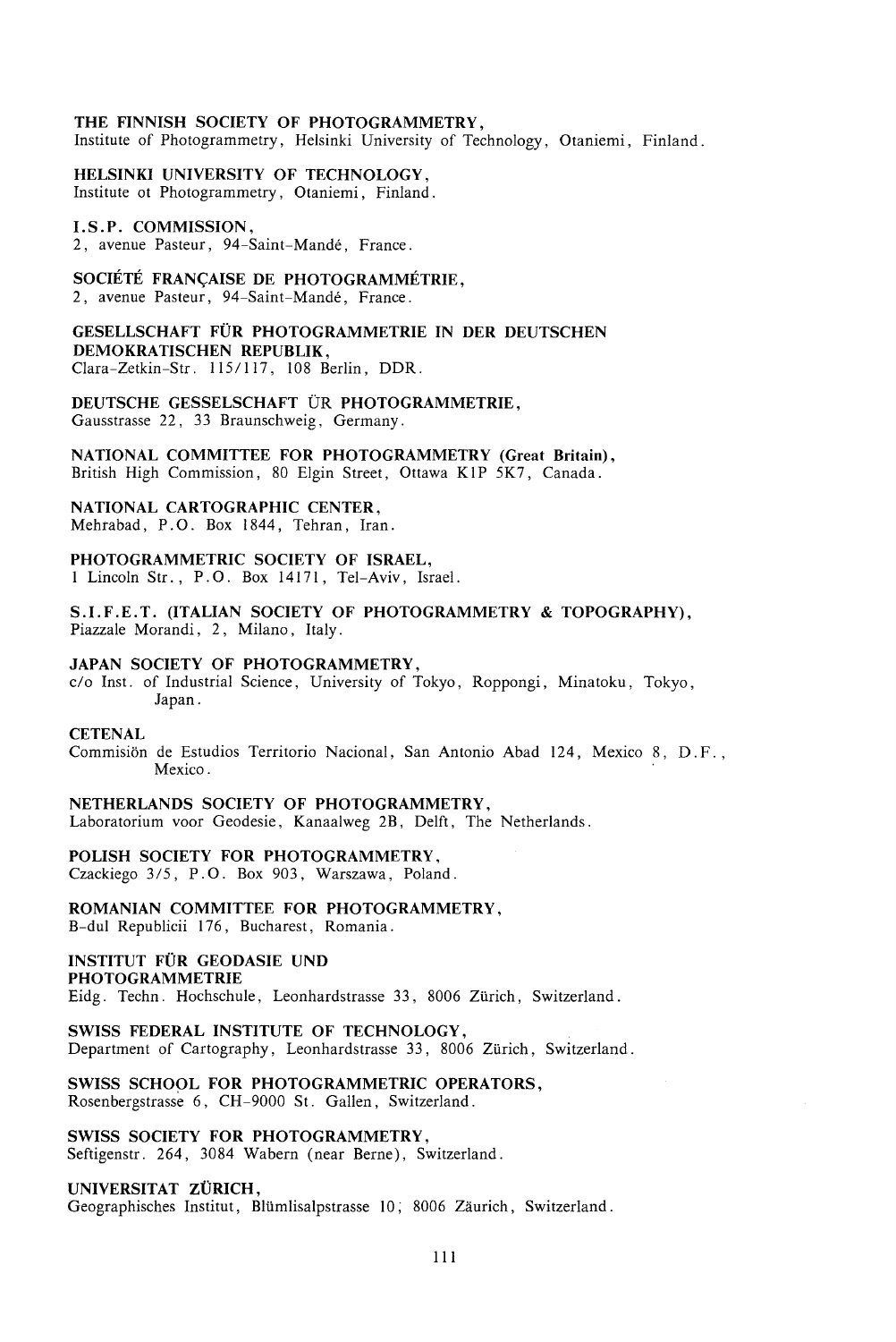# **ROYAL THAI SURVEY DEPARTMENT,**

Bamrung Muang Street, Bangkok, Thailand.

**THE AMERICAN SOCIETY OF PHOTOGRAMMETRY,**  105 n. Virginia Avenue, Falls Church, Va. 22046, U.S.A.

**NOAA-NATIONAL OCEAN SURVEY,**  6001 Executive Boulevard, Rockville, Maryland 20852, U.S. A.

**PURDUE UNIVERSITY,** 

School of Civil Engineering, Lafayette, Indiana, U.S. A.

**TEXAS INSTITUTE FOR REHABILITATION AND RESEARCH,**  Biostereometrics Laboratory, 1333 Moursund, Houston, Texas 77025, U.S.A. Houston, Texas  $77025$ , U.S.A.

**USAF AERONAUTICAL CHART AND INFORMATION CENTER,**  2nd and Arsenal Sts., St. Louis, U.S.A.

**U.S. ARMY ENGINEER TOPO LABS.,**  Fort Belvoir, Virginia, U.S. A.

**U.S. GEOLOGICAL SURVEY,**  Room B-212, GSA Building, 18th & F. Sts., N.W., Washington, D.C. 20242, U.S.A.

**UNIVERSITY OF CALIFORNIA,**  Department of Civil Engineering, Berkeley, California, U.S. A.

**UNIVERSITY OF WASHINGTON,**  Department of Civil Engineering, 121 More Hall, Seattle, Washington 98105, U.S. A.

> **List of Commercial Exhibitors Exposants commerciaux Industrie-Aussteller**

**AGA AKTIEBOLAG,**  181 20 Lidingao, Sweden.

**AGFA-GEVAERT N. V.,**  B-2510 Mortsel, Belgium.

**ART -0-GRAPH INC.** , 529 S. Seventh St. , Minneapolis, Minnesota, U.S. A.

**BAUSCH & LOMB INC.** , 635 St. Paul Street, Rochester, N.Y. 14602, U.S.A.

**THE BENDIX CORPORATION,**  401 No. Bendix Drive, South Bend, Indiana 46620, U.S. A.

**BRAUN ELECTRIC CANADA LTD.,**  3269 American Drive, Mississauga, Canada.

**BUSINESS JET FLIGHT CENTER**  Hanger 142, Copenhagen Airport, Denmark DK 2791.

**A. CLARKSON & CO. LTD.,**  1 Brixton Hill Place, London SW2, England.

**DBA SYSTEMS INC.** , 1140 S. Harry Sutton Road, Melbourne, Florida 32901, U.S.A.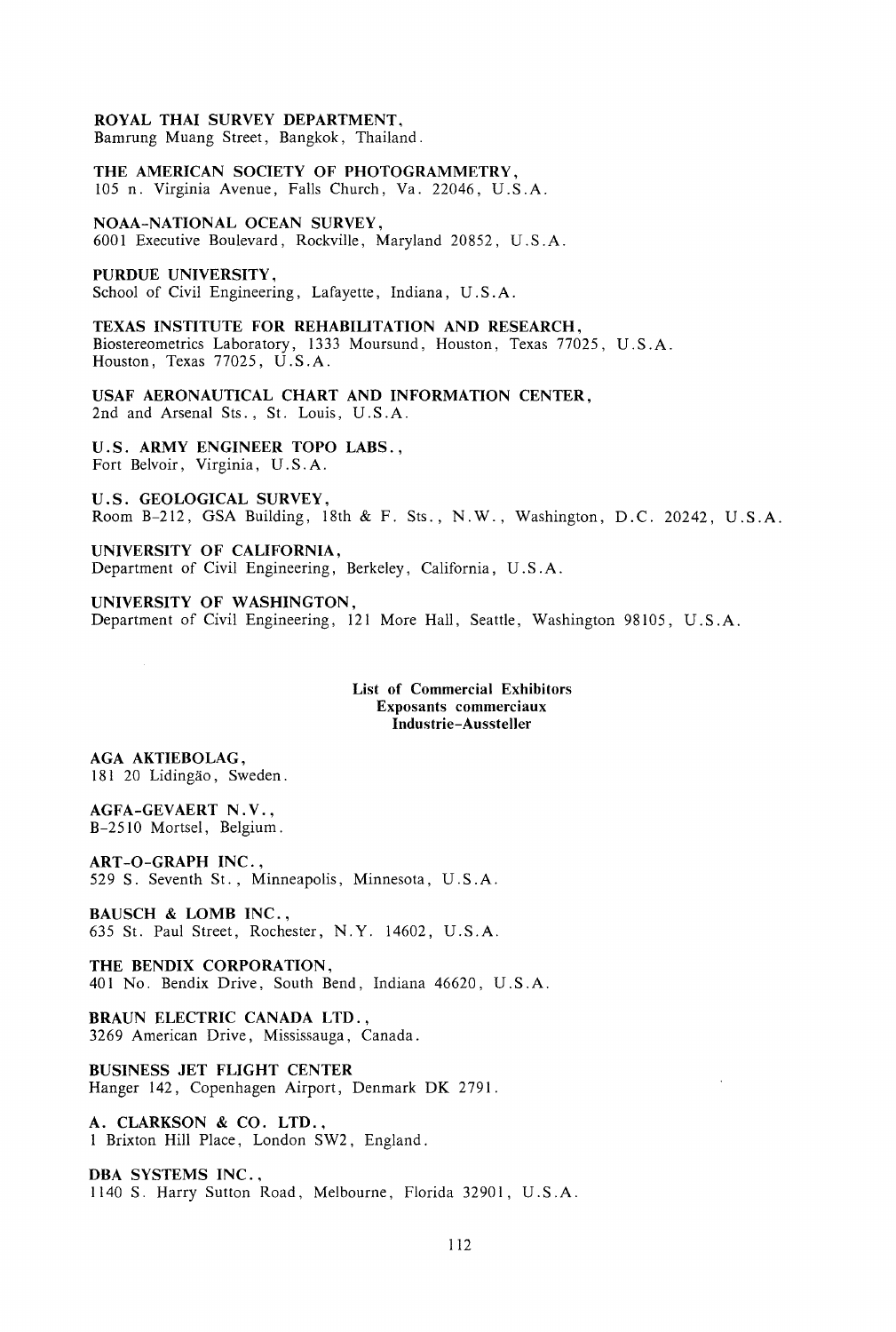H. DELL FOSTER COMPANY, Petroleum Center C-118, San Antonio, Texas 78209, U.S. A.

EASTERN GEOPHYSICS LIMITED, 887 Kipling Avenue, Toronto 1, Canada.

ENGINS MATRA (SFOM) Division Optique, 93 Avenue Victor-Hugo, 92 Rueil-Malmaison, France.

FAIREY SURVEYS LIMITED, Reform Road, Maidenhead, Berks SL6 8BU, England.

FERRANTI LIMITED, Ferry Road, Crewe-Toll, Edinburgh, Scotland.

GENERAL PHOTOGRAMMETRIC SERVICES LTD., 40 Bentley Avenue, Ottawa, Canada.

GTW RESOURCE INVENTORY RADAR LTD. P.O. Box 180, R.R. #5, Ottawa KlG 3N3, Canada.

OFFICINE GALILEO, S.P.A., Via Carlo Bini 44, 1 50 100 Firenze, Italy.

HANSA LUFTBILD GMBH, Elbestrasse 5, 44 Munster, West Germany.

HOBROUGH LIMITED, 1509 West 7th Avenue, Vancouver 9, Canada.

THE HUGHES-OWENS CO. LTD., P. 0. Box 8077, 515-517 Sussex Drive, Ottawa, Canada.

HUNTING SURVEYS LIMITED, 6 Elstree Way, Bareham Wood, Herts, England.

INSTRONICS LIMITED, 171 Neil Street, Stittsville, Ontario, Canada.

INTERNATIONAL IMAGING SYSTEMS, 510 Logue Avenue, Mountain View, California 94040, U.S.A.

INTERPRETATION SYSTEMS INC., 506 East 23rd Street, P. 0. Box 1007, Lawrence, Kansas 66044, U.S. A.

ITEK CORPORATION, Optical Systems Division, 10 Maguire Road, Lexington, Mass. 02173, U.S. A.

KELSH INSTRUMENT DIVISION, Danko Arlington Inc., 4800E Wabash Avenue, Baltimore, Maryland 21215, U.S.A.

KERN & CO. LTD., Schachenallee, Ch-5000 Aarau, Switzerland.

KEUFFEL & ESSER CO. , 20 Whippany Road, Morristown, N.J. , U.S. A.

KIMOTO & CO. LTD., # 13 2-Chome Shinjuku, Shinjuku-Ku Tokyo, Japan.

KODAK CANADA LTD., Toronto 15, Canada.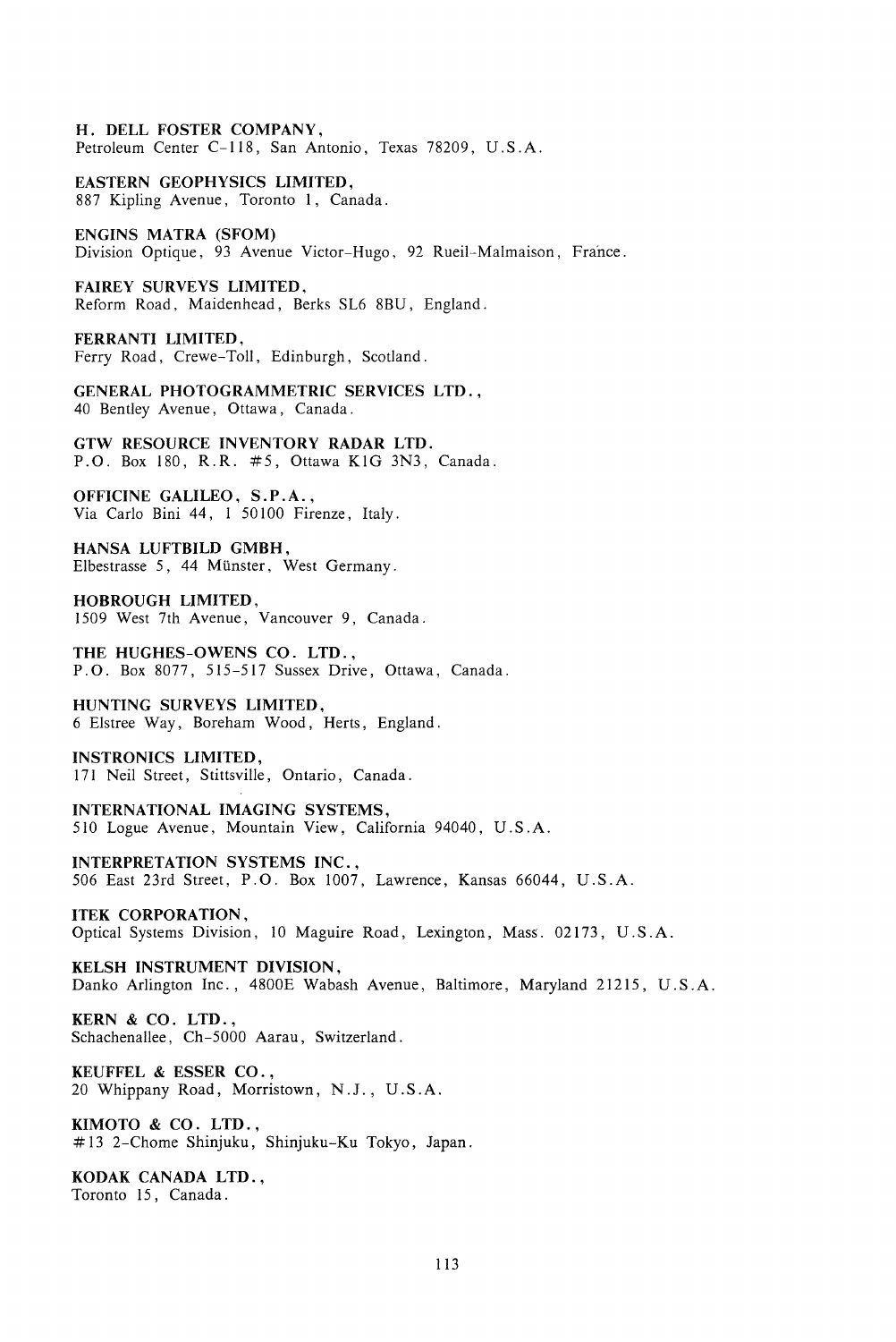A/S KONGSBERG VAPEN-FABRIKK,

Box 25, 3601 Kongsberg, Norway.

KREONITE INC., 715 E. lOth Street, P.O. Box 2099, Wichita, Kansas 67201, U.S.A.

LETRASET CANADA LTD., 24 Progress Avenue, Scarborough, Canada.

LOCKWOOD SURVEY CORPORATION LTD. 1450 O'Connor Drive, Toronto 16, Canada.

MARSHALL MACKLIN MONAGHAN LTD. 1480 Don Mills Road, Don Mills, Canada.

MERIDIAN AIRMAPS LIMITED, Marlborough Road, Lancing, Sussex, England.

MILLIGAN ELECTRONICS LIMITED, 36 Clapham Crescent, London SW4, England.

OTTICO MECCANICA ITALIANA S.P.A. c/o OMI Corporation of America, 1319 Powhatan Street, Alexandria, Va. 22314, U.S.A.

THE RICHARDS CORP. , 1545 Spring Hill Road, McLean, Virginia 22101, U.S.A.

THE SINGER COMPANY Kearfott Division, 63 Bedford Road, Pleasantville, New York 10570, U.S.A.

SOKKISHA LIMITED No. 20 37-2 Chome Mishuku, Setagaya-Ku, Tokyo, Japan.

SOPELEM, 102 rue Chaptal, 92 Levallois-Perret, France.

SPACE OPTIC LIMITED, 320 Moodie Drive, Ottawa, Canada.

SPARTAN AERO LIMITED, 380 Hunt Club Road, R.R. #5, Ottawa KIG 3N3, Canada.

SURVAIR LIMITED, Box 469, R.R. #5, Hunt Club Road, Ottawa, Canada.

SURVEY & GENERAL INSTRUMENT CO. LTD., Fircroft Way, Edenbridge, Kent, England.

SWISSAIR PHOTO & SURVEY LTD., Obstgartenstr. 7, 8006 Zurich, Switzerland.

TELLUROMETER CANADA LTD., I 805 Woodward Drive, Ottawa K2C OP9, Canada.

TERRA SURVEYS LTD., 2060 Walkley Road, Ottawa, Canada.

VEB CARL ZEISS JENA Carl-Zeiss-Str I, Jena, German Demokratic Republic.

WAINCO PRODUCTS LTD., 29/31 Brewery Road, London N 7, England.